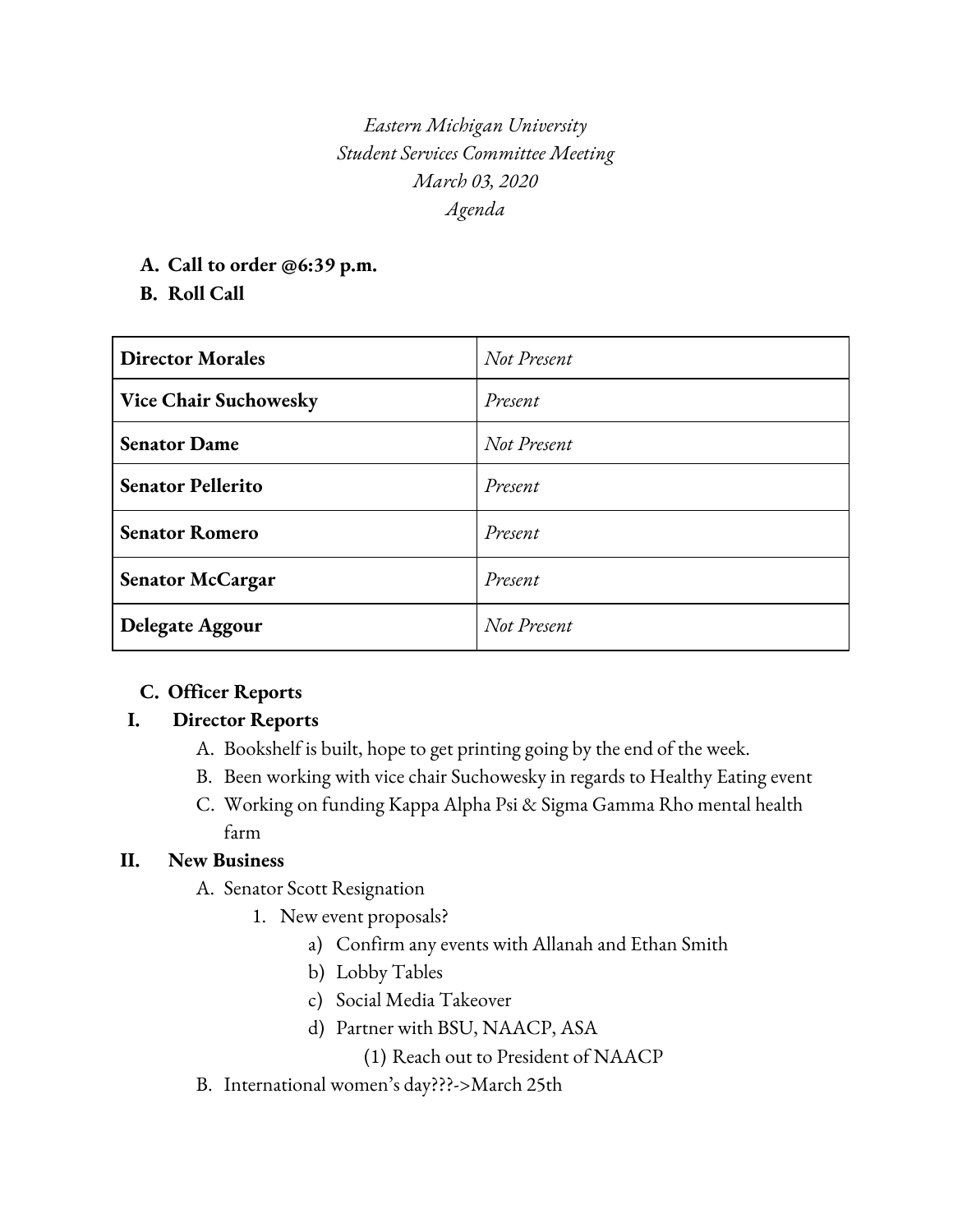- 1. Ideas from last year
	- a) Distribute foam flowers to female students
	- b) Random acts of kindness
	- c) Decorate restrooms to be encouraging
	- d) Gorilla Poetry--Poetry Society
- 2. Wed. March 25

# **III. Old Business**

- A. Better You @ EMU Healthy Eating
	- 1. March 18th 2-5pm, Crossroads Teaching Kitchen
		- a. (**Look into having a granola station &/or snack station)**
	- 2. Recruitment- 2 people per committee member
	- 3. Lobby Tables will be held: March 5, 10, 12th from 12-2pm \*awaiting final confirmation, (Kirk will further confirm in the group chat).
		- a. **Look into buying snacks for lobby tables----->Allanah**
- B. Digital Literacy????
	- a. Room date pending confirmation from Allanah
	- b. Dominick not present from voluntary quarantine (Coronavirus prevention precaution/Italy travel).
- C. Food Insecurity???
	- a. Room date pending confirmation from Allanah
	- b. Luis--Create google doc outlining schedule
	- c. New date requested for April 8 or 14
- **D. Committee Comments**
- **E. Gallery Comments**
- **F. Roll Call**

| <b>Director Morales</b>      | Present     |
|------------------------------|-------------|
| <b>Vice Chair Suchowesky</b> | Present     |
| <b>Senator Dame</b>          | Not Present |
| <b>Senator Pellerito</b>     | Present     |
| <b>Senator Romero</b>        | Present     |
| <b>Senator McCargar</b>      | Present     |